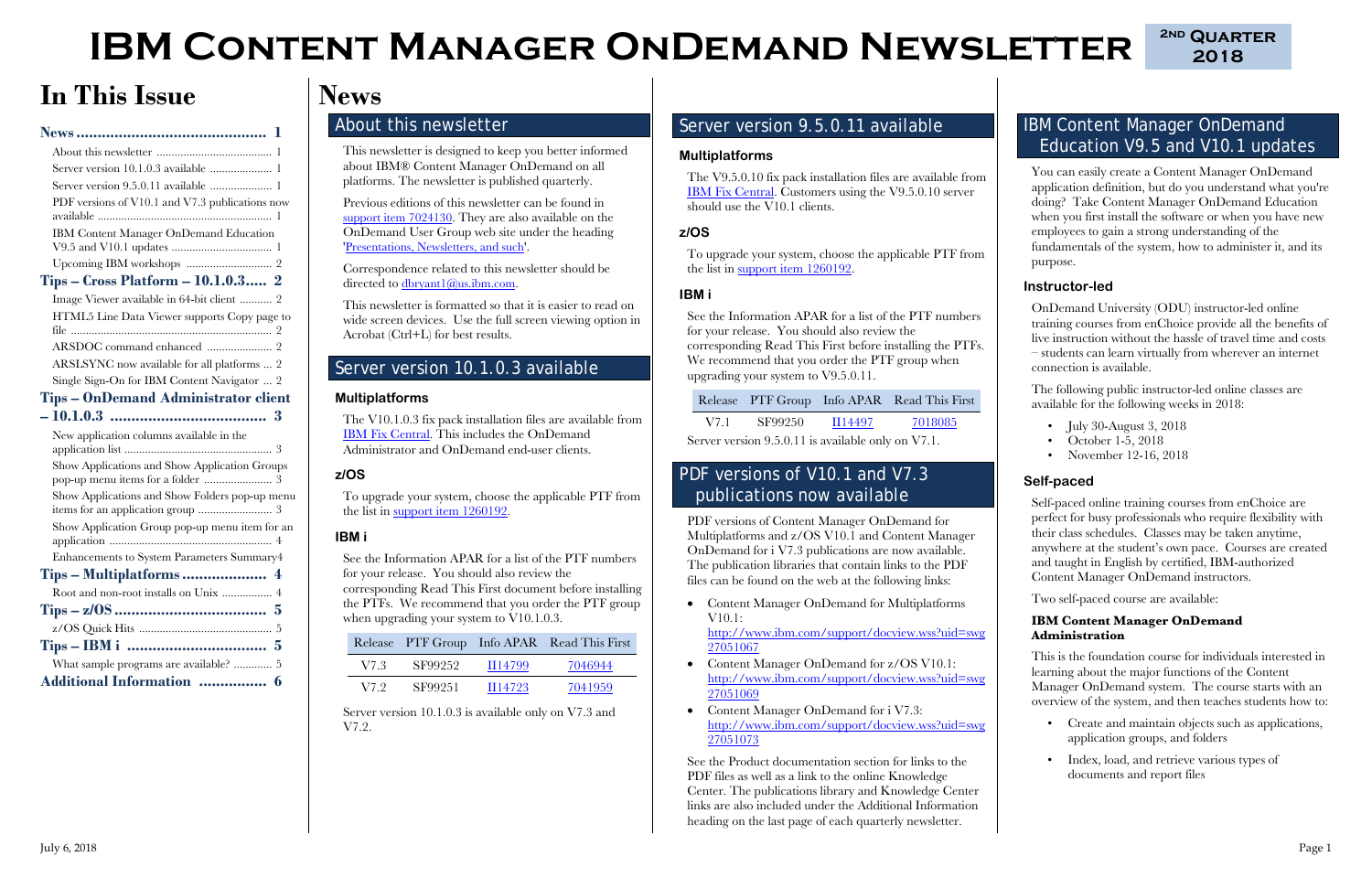## **OnDemand Newsletter – 2nd Quarter 2018**

#### July 6, 2018 Page 2

# **News**(continued)

#### **IBM Content Manager OnDemand Advanced System Administration**

This self-paced course builds on the foundational course by providing system administration concepts for the Content Manager OnDemand solution. It provides students with a thorough understanding of the architecture and system object concepts as well as storage administration, document storage, and indexing components such as the PDF indexer, OS/390 indexer and the XML indexer. The course also covers database configurations, command utilities, server APIs, and the Web Enablement Kit (ODWEK).

To register for any of these classes, visit the [enChoice Education page,](http://www.enchoice.com/Learn/IBMCMODEducation) the [IBM Education website,](https://www-03.ibm.com/services/learning/ites.wss/zz-en?pageType=course_description&cc=&courseCode=U5NEN01G) or contact your TechData/Exit Certified, or LearnQuest training coordinator.

Custom or private remote or onsite classes are also available – simply contact [ODU@enchoice.com](mailto:ODU@enchoice.com?subject=Content%20Manager%20OnDemand%20Education) for more information.

## <span id="page-1-0"></span>Upcoming IBM workshops

If you want to gain actionable insight on how to drive optimal business value from using Content Manager OnDemand, you should attend one of the upcoming IBM Content Manager OnDemand workshops. You will have the opportunity to network with peers and colleagues who face similar challenges and meet industry experts.

Attend these workshops to learn how to satisfy customers through selfservice access to bills and statements, govern the content for compliance, and perform advanced analytics on the stored content to gain better insights.

Hear from top Enterprise Content Management Business Leaders and Subject Matter Experts to learn the latest solutions and best practices for enhancing service levels and customer satisfaction, improving operational efficiency, and reducing costs.

Whether new to Content Manager OnDemand or an experienced professional, join us for these two-day workshops.

Registration is open on the [workshop web site.](https://vottibmswg2.ottawa.ibm.com/analytics/us/en/technology/enterprise-content-management/on-demand.html)

| Date              |         |  |
|-------------------|---------|--|
| Oct 16 - 17, 2018 | Phoenix |  |

# <span id="page-1-1"></span>**Tips – Cross Platform – 10.1.0.3**

### <span id="page-1-2"></span>Image Viewer available in 64-bit client

The 64-bit OnDemand end-user client supports viewing image data natively at version 10.1.0.3. Previously, the 64-bit client opened all image data in an external viewer.

### <span id="page-1-3"></span>HTML5 Line Data Viewer supports Copy page to file

Beginning with Content Manager OnDemand server version 10.1.0.3, the HTML5-based viewer has been enhanced to include the ability to retain a copy of the retrieved document to the browser's local file system. This functionality is accessed by selecting the "Copy pages to file" toolbar button. For more information see [support item 2014928.](http://www.ibm.com/support/docview.wss?uid=swg22014928)

## <span id="page-1-4"></span>ARSDOC command enhanced

The -x loadID and -X loadID parameters are now available when using the ARSDOC UPDATE command.

The -X loadID option can be used to identify all documents in a load. The -x loadID option also identifies all documents in a load but it can be used with the -i sql\_string to identify a subset of the documents in a load. These options are included in ARSDOC UPDATE at V10.1.0.3.

## <span id="page-1-5"></span>ARSLSYNC now available for all platforms

Content Manager OnDemand LDAP synchronization (ARSLSYNC), introduced at server version 10.1.0.2 for Multiplatforms, is now available for all platforms. The ARSLSYNC program allows for the synchronization of users and groups between LDAP-compliant directory servers and Content Manager OnDemand.

For more information about LDAP synchronization, see [support item](http://www.ibm.com/support/docview.wss?uid=swg27050629)  [7050629.](http://www.ibm.com/support/docview.wss?uid=swg27050629)

### <span id="page-1-6"></span>Single Sign-On for IBM Content Navigator

• SAML with Tivoli® Federated Identity Manager

### **What is Single Sign-On?**

Single sign-on (SSO) is a session and user authentication service that permits a user to use one set of login credentials (such as user name and password) to access multiple applications. With IBM Content Navigator, an application server (such as WebSphere or WebLogic) can be configured to use one of many different SSO technologies. For example:

- 
- 
- 

• SPNEGO/Kerberos on Oracle WebLogic Server

• SPNEGO/Kerberos on WebSphere Application Server

Leveraging one of these technologies means a user can log into one of the above services and automatically be granted access to IBM Content Navigator.

### **What's new**

By leveraging new functionality in Content Manager OnDemand V10.1.0.3 and IBM Content Navigator V3.0.4, you can now implement SSO without the need for custom code. The functionality used to implement SSO in FileNet P8 is now officially supported for Content Manager OnDemand. For customers that run both FileNet P8 and Content Manager OnDemand, you can now have seamless single sign-on across multiple disparate repositories in a single IBM Content Navigator Desktop without the need for customization.

Note: To take advantage of this feature, both the Content Manager OnDemand server and any server running IBM Content Navigator must have Content Manager OnDemand V10.1.0.3 or later installed.

For more information about Single Sign-On, see [support item 0713479.](http://www.ibm.com/support/docview.wss?uid=ibm10713479)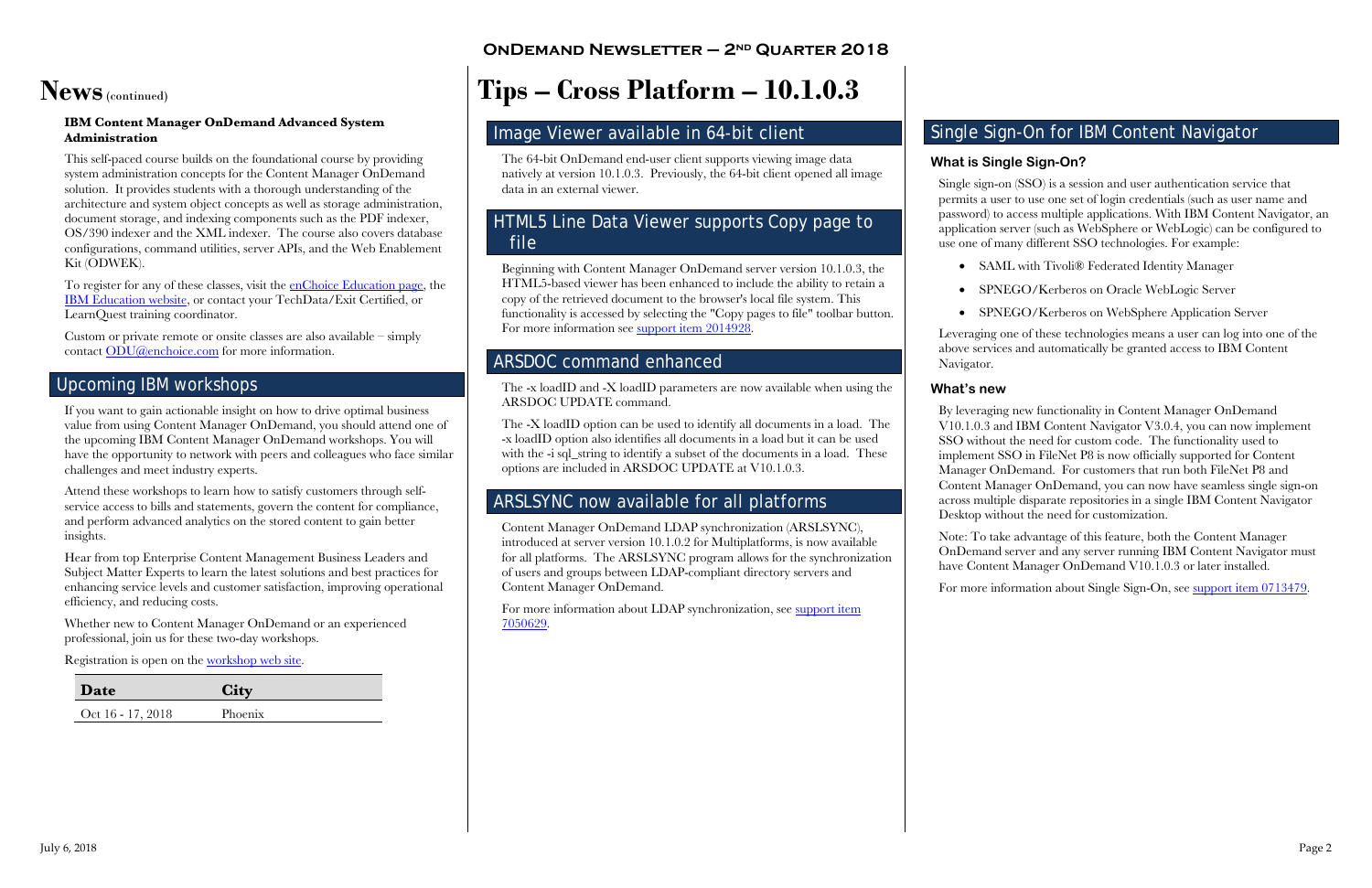## **OnDemand Newsletter – 2nd Quarter 2018**

 $\times$ 

# <span id="page-2-0"></span>**Tips – OnDemand Administrator client – 10.1.0.3**

The features described here require the OnDemand Administrator client version 10.1.0.3 or higher.

### <span id="page-2-1"></span>New application columns available in the application list

Customers have requested a quicker way to find the Life of Data and Indexes value for an application. If an application uses a different Life of Data and Indexes value than the application group, it's located on the Advanced Options dialog that is accessible by clicking on the Advanced button from the Miscellaneous Options tab. If an application uses the Life of Data and Indexes value from the application group, the value is located on the Storage Management tab in the application group definition. A change has been made to add the Life of Data and Indexes value as an optional column on the main window of the OnDemand Administrator client.

In addition to adding a column for the Life of Data and Indexes value, other optional columns that contain application attributes are being added. Below is a complete list of the new optional columns.

Data Type Indexer Printer Life of Data and Indexes Data Compression Resource Compression Compressed Object Size (K) Large Object (Pages)

Currently, the following columns can be added to/removed from the application list:

Application Group Description Modified Modified By

With this change, the new columns can also be optionally added and removed.

The default is that none of the new columns are added. If you want to add or remove the new columns, you can select applications in the left pane, click the View menu item, and select Choose Details.



To add the new columns, add a check by the name of the column being added. The location of the column in the list can be changed by selecting the name and clicking the Move Up or Move Down button. Click OK to save the changes. The right pane will contain the updated columns.

The Life of Data and Indexes value will either be the value in the application, or the value in the application group. For example, if the application value is set to "Use Application Group" and the value in the application group is 2555, the column will contain 2555. If the application value is set to 1000, the value in the column will be set to 1000.

As with all other columns, the contents of a column can be sorted in ascending or descending order by clicking the column title.

The following example shows the addition of Data Type, Indexer, and Large Object columns:

| <b>Contents of 'Applications'</b> |            |                      |                 |
|-----------------------------------|------------|----------------------|-----------------|
| Data Type                         | Indexer    | Large Object (Pages) | <b>Descript</b> |
| <b>TIFF</b>                       | Generic    |                      | Image           |
| <b>User Defined</b>               | Generic    |                      | <b>Docu</b>     |
| Line                              | 400        |                      | Month           |
| AFP                               | 400        |                      | OnDe            |
| <b>PCX</b>                        | Generic    |                      | Images          |
| <b>PDF</b>                        | <b>PDF</b> |                      | <b>Yearly</b>   |
| Line                              | 400        |                      | [TEST           |
| SCS                               | 400        | 100                  | Check           |
|                                   | Gee        |                      |                 |

The Choose Details dialog will only be available when the server is at V10.1.0.3 or higher. The new columns will be available to add or remove in addition to the columns that existed previously. Any changes will apply to all V10.1.0.3 or higher servers.



### <span id="page-2-2"></span>Show Applications and Show Application Groups pop-up menu items for a folder

When you right click a folder name, two new options are available: Show Application Groups and Show Applications. Clicking one of these options will display the selected list with only the relevant items included.

| of 'Folders'                                                                       |                                                                  |                                                            |
|------------------------------------------------------------------------------------|------------------------------------------------------------------|------------------------------------------------------------|
|                                                                                    | Description                                                      |                                                            |
| <b>SHOLD</b><br><b>IECKSTN</b><br>DRPT <sub>1</sub><br>DRPT 12<br>BLOGLC<br>BLOGLC | <b>FINA 4</b><br>Copy<br>Update<br>Delete<br>Summarize<br>Export | w/L<br><b>al</b> Writ<br>al w/<br>il with<br><b>Retri-</b> |
| n Load<br>n Log<br>n Migrat                                                        | Properties<br>Compare<br><b>Show Application Groups</b>          | ty                                                         |
|                                                                                    | <b>Show Applications</b>                                         |                                                            |

| <b>Contents of 'Application Groups'</b>                                                                                                                         |                                                                                                 |                          |                                                                             |  |
|-----------------------------------------------------------------------------------------------------------------------------------------------------------------|-------------------------------------------------------------------------------------------------|--------------------------|-----------------------------------------------------------------------------|--|
| Name                                                                                                                                                            | AGID                                                                                            | <b>Identifier</b>        | <b>Description</b>                                                          |  |
| <b>FCHECKSHOLD</b><br>தி SM-CHECKSTN<br>∯SM-DSDRPT-1<br>4 SM-DSDRPT-12<br>4 SM-JOBLOGLO<br>∯ SM-JOBLOGLO<br>e System Load<br>ේ System Log<br>ුම් System Migrati | Copy<br>Update<br>Delete<br>Summarize<br>Export<br>Properties<br>Compare<br><b>Show Folders</b> | <b>Show Applications</b> | ng ER<br>04 / Ei<br>01/F<br>12/EM<br>12 / E<br>D8/F<br>Eman<br>emar<br>Emar |  |

This feature works with server version 9.0 and higher.

## <span id="page-2-3"></span>Show Applications and Show Folders pop-up menu items for an application group

When you right click an application group name, two new options are available: Show Applications and Show Folders. Clicking one of these options will display the selected list with only the relevant items included.

| ິ                      |
|------------------------|
| Name                   |
| <b>F</b> CHECKSH       |
| <del>ම</del> ් SM-CHEO |
| ச்'ோை DSDR             |
| ச்'ோை DSDR             |
| சீ SM-JOBL(            |
| ේ<br>කිsm-JOBL©        |
| ුම් System Lo          |
| ුම් System Lo          |
| දුම් System M          |
|                        |
|                        |

This feature works with server version 9.0 and higher.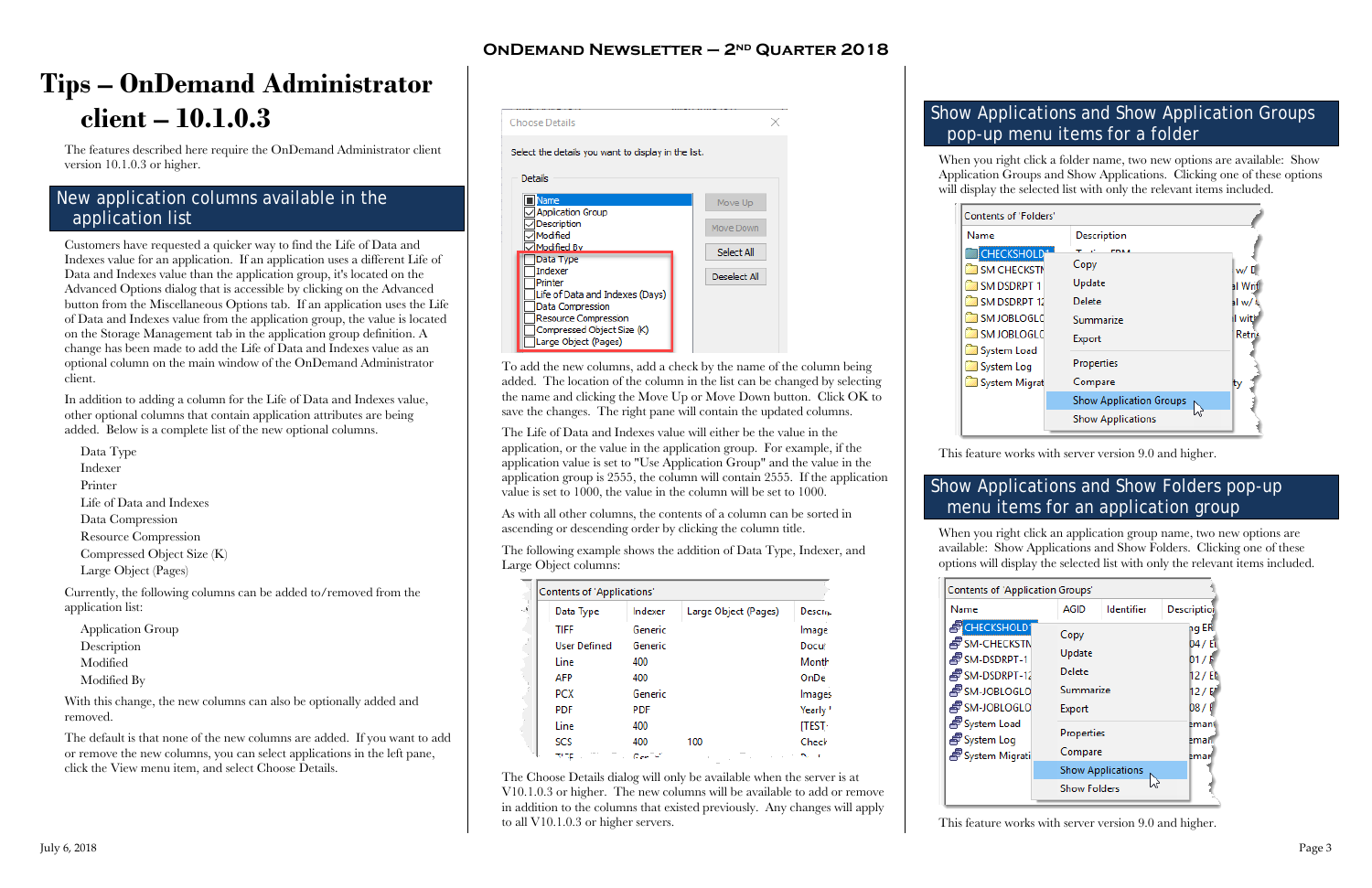### <span id="page-3-0"></span>Show Application Group pop-up menu item for an application

When you right click an application name, a new option is available: Show Application Group. Clicking this option will display the Application Group list with only the relevant item included.

| <b>Contents of 'Applications'</b> |                               |                          |            |  |
|-----------------------------------|-------------------------------|--------------------------|------------|--|
| Name                              |                               | <b>Application Group</b> | Data       |  |
| <b>CHECKSHOLD1</b>                |                               | CHECKSHOLD1              | <b>SCS</b> |  |
| <b>SM-CHECKSTN</b>                | Copy                          |                          | SCS        |  |
| SM-DSDRPT-1                       | Update                        |                          | SCS        |  |
| 1SM-DSDRPT-12                     | Delete                        |                          | SCS        |  |
| ™SM-JOBLOGLO                      | Summarize                     |                          | SCS        |  |
| ™SM-JOBLOGLO                      | Export                        |                          | SCS        |  |
| System Load - I                   |                               |                          | Line       |  |
| System Load - 1                   | Properties                    |                          | None       |  |
| System Log - N                    | Compare                       |                          | Noni       |  |
| System Log - N                    | <b>Show Application Group</b> |                          | None       |  |
| System Log - The pocument         |                               | uyatum uuqii             | Line       |  |
| System Migration DB Table         |                               | System Migration         | None       |  |

This feature works with server version 9.0 and higher.

### <span id="page-3-1"></span>**Enhancements to System Parameters Summary**

The System Parameters Summary has been enhanced to include information on which Content Manager OnDemand features are enabled for that specific instance, plus the host name and port number. The enhanced summary is available with server version 9.0 and higher. For example:

#### \*\*\*\*\*\*\*\*\*\*\*\*\*\*\*\*\*\*\*\*\*\*\*\*\*\*\*\*\* \* SYSTEM PARAMETERS SUMMARY \* \*\*\*\*\*\*\*\*\*\*\*\*\*\*\*\*\*\*\*\*\*\*\*\*\*\*\*\*\* \*\*\* GENERAL \*\*\* SYSTEM LOGGING: "Login" "Logoff"... \*\*\* SERVER INFORMATION \*\*\* **HOST NAME:** system.company.com 1450 PORT:  $10.1.0.3$ SERVER VERSION: CFS-CMOD ENABLED: **No** ENHANCED RETENTION MANAGEMENT ENABLED: Yes FULL TEXT INDEX ENABLED: Yes

## **ONDEMAND NEWSLETTER - 2ND QUARTER 2018**

# <span id="page-3-2"></span>**Tips - Multiplatforms**

### <span id="page-3-3"></span>Root and non-root installs on Unix

#### **Introduction**

Previously, Content Manager OnDemand could only be installed by a root user. Content Manager OnDemand Version 9.5 and 10.1 allow the installation be performed by non-root users.

When Content Manager OnDemand V9.5.0.0 is installed the very first time by the root user, you can accept the default install location, or select a new location. The default install location is /opt/IBM/ondemand/V9.5. On Linux, the default install location is /opt/ibm/ondemand/V9.5.

Similarly, when Content Manager OnDemand V10.1.0.0 is installed the very first time by the root user, you can accept the default install location, or select a new location. The default install location is /opt/IBM/ondemand/V10.1. On Linux, the default install location is /opt/ibm/ondemand/V10.1.

On subsequent Content Manager OnDemand V9.5 or V10.1 fix pack installs, the install location cannot be changed. A fix pack install requires the base version  $(9.5.0.0 \text{ or } 10.1.0.0)$  be installed first so the fix pack can apply updates to the existing product at the same location.

When Content Manager OnDemand V9.5.0.0 is installed by a non-root user, the install location is fixed to \$HOME/IBM/ondemand/V9.5 or on Linux, \$HOME/ibm/ondemand/V9.5. Similarly, when Content Manager OnDemand V10.1.0.0 is installed by a non-root user, the install location is fixed to \$HOME/IBM/ondemand/V10.1 or on Linux, \$HOME/ibm/ondemand/V10.1.

#### Global and local InstallAnywhere product registries

Content Manager OnDemand installers are based on the InstallAnywhere (IA) engine from Flexera. IA-based installers record the product information in the IA product registry, which is a plain text XML file named .com.zerog.registry.xml.

When the first product based on the IA engine is installed by the root user, the global IA product registry is created under the /var directory. When all products based on the IA engine are uninstalled by the root user, the global IA product registry becomes empty but is not removed.

The global IA product registry is readable by every user. The current implementation of IA also allows it to be writable by all users by default.

When the first product based on the IA engine is installed by a non-root user and the IA global product registry does not exist or not writable by the non-root user, a local IA product registry is created under user's home directory, \$HOME.

If a product based on the IA engine is installed by a non-root user and the IA global product registry exists and is writable by a non-root user, the nonroot user installed product will be recorded in the IA global product registry in /var instead. This can create confusion for installed Content Manager OnDemand products in two locations.

### **Best practice**

Since Content Manager OnDemand allows both types of installs by root and non-root users to be on a same Unix system, what are the best practices you should follow to manage both types of installs on a single Unix system?

If both installations are to be performed by both root and non-root users on a single Unix system, the Unix system administrator should make sure the root and non-root installs record product information to different IA product registries by making the global IA product registry writable only by root.

As soon as the first installation performed by the root user is completed successfully and the global IA product registry is created, run the chmod command to mark the global IA product registry to be writable only by root. By doing so, installations performed by non-root users will only record product information to local IA product registries. The global IA product registry only contains information from installations performed by the root user.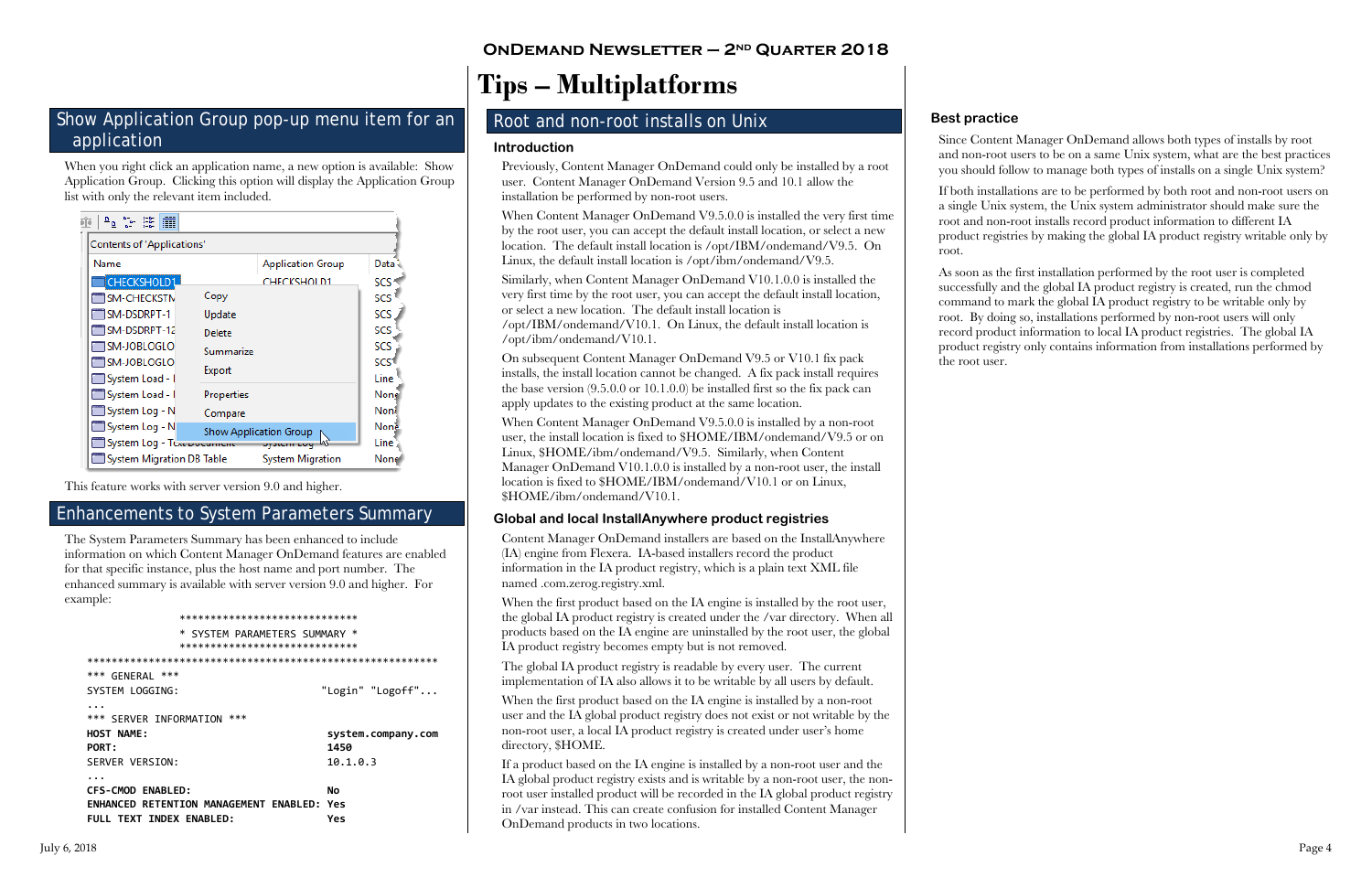# **OnDemand Newsletter – 2nd Quarter 2018**

# <span id="page-4-0"></span>**Tips – z/OS**

## <span id="page-4-1"></span>z/OS Quick Hits

#### **Upgrading to z/OS soon or installing a new processor?**

Be sure to check these threads in the OnDemand User Group forums for the latest updates from Level 2:

#### **V2.3:**

<http://www.odusergroup.org/forums/index.php?topic=2494.0>

#### **V2.2:**

<http://www.odusergroup.org/forums/index.php?topic=2058.0>

Also check the PSP Bucket for any late breaking news from development: [http://www.ibm.com/support/docview.wss?uid=isg1\\_ODMP10\\_H272A10](http://www.ibm.com/support/docview.wss?uid=isg1_ODMP10_H272A10)

OAM requirements for an operating system upgrade can be found in the migration manuals:

[https://www.ibm.com/servers/resourcelink/svc00100.nsf/pages/zOSV2R](https://www.ibm.com/servers/resourcelink/svc00100.nsf/pages/zOSV2R3ga320889?OpenDocument) [3ga320889?OpenDocument](https://www.ibm.com/servers/resourcelink/svc00100.nsf/pages/zOSV2R3ga320889?OpenDocument)

*or*

<http://www.ibm.com/support/docview.wss?uid=isg3T1027685>

### **Upgrading to Content Manager OnDemand V10.1?**

Check this thread on the ODUG forum:

<http://www.odusergroup.org/forums/index.php?topic=2252>

#### **Upgrading DB2 to V11 or V12?**

#### **To V12:**

<http://www.odusergroup.org/forums/index.php?topic=2412.0>

#### **To V11:**

<http://www.odusergroup.org/forums/index.php?topic=1525.0>

# <span id="page-4-2"></span>**Tips – IBM i**

### <span id="page-4-3"></span>What sample programs are available?

The following sample programs are shipped with Content Manager OnDemand for i. The sample programs are available in source file QSAMPLES2 in library QRDARS.

**ARO\_PROMPT – CLLE** Use this program to run the Add Report (ADDRPTOND) command from any IBM i Work with Spooled Files display. It uses the UIM Spooled File User-defined List Action Exit. The sample program uses option A to perform the ADDRPTOND action. The ADDRPTOND command is prompted with parameters already filled in. You can change the Application group, Application, Instance, and Start Server parameters as needed before the command is submitted.

The Work with Spooled Files displays include:

Work with Printer Output: WRKSPLF ASTLVL(\*BASIC) Work with Spooled Files: WRKSPLF ASTLVL(\*INTERMED) Work with Output Queue: WRKOUTQ <output queue name> Work with Job Spooled Files: WRKJOB OPTION(\*SPLF) Work with Spooled File Status: WRKSPLF DSPFMT(\*S36FMT)

- **ARSLOG – CLP** Use this program to perform custom functions when messages are written to the System Log. The scope of the System Log exit is global. Note that for the System Log exit to be called, the ARS.CFG file for an instance must either have ARS\_DISABLE\_ARSLOG=0 or not have any entry for ARS\_DISABLE\_ARSLOG.
- **CHECKSTMTB – CBLLE** This program is an example of a postprocessor program written in ILE COBOL. The statement account number is used to retrieve the correct account name.

Additional information on postprocessor programs can be found in [support item 7008605.](http://www.ibm.com/support/docview.wss?uid=swg27008605)

- **CHECKSTMTC – C** This program is an example of a postprocessor program written in ILE C. The statement account number is used to retrieve the correct account name.
- **CHECKSTMTR – RPGLE** This program is an example of a postprocessor program written in ILE RPG. The statement account number is used to retrieve the correct account name.
- **CHGUID – CMD** Command source for changing the UID value for a user profile. Changing the UID is sometimes required when setting up the Archived Storage Manager (ASM) to use Network File System storage. The CHGUSRPRF command cannot do this if the user owns IFS objects. The CHGUID command can.
- **CHGUIDC – CLLE** Command processing program for the CHGUID command.

**DIRMONEXIT – CLP** This program is an example of a directory monitor exit. The exit is called by the directory monitor when it processes a file with an application group name or application name equal to this program name. In other words, if a program exists in the monitor's library list that matches the application group name or application name found by the monitor, this program is called. You need a separate program for each application group or application that requires an exit.

> Additional information on directory and output queue monitor exits can be found in [V7.3 knowledge center.](https://www.ibm.com/support/knowledgecenter/SSB2EG_7.3.0/com.ibm.ondemand.administeringi5os.doc/dodur006.htm)

**PGM123 – CLP** This program is an example of an output queue monitor exit. The exit is called by the output queue monitor when it processes a spooled file with an application group name or application name equal to this program name. In other words, if a program exists in the monitor's library list that matches the application group name or application name found by the monitor, this program is called. You need a separate program for each application group or application that requires an exit.

**QRLMSFAX – CLP** An end-user requesting a server fax causes the QRLMSFAX program to be called, if it exists. This sample program uses the Send Fax (SNDFAX) command of IBM Facsimile Support for i. To use different fax software, you must change and compile the program into QRDARS library.

**UNIDIREXIT – CLLE** This program is an example of a universal directory monitor exit. The universal directory monitor exit is used for all directory monitors, regardless of application group or application name.

In order to use this program as the universal exit for all directory monitors, create data area QRLMMONEXT in the instance library (scope is that instance only) or in library QUSRRDARS (scope is global). The data area type is \*CHAR, with a length of 20. The second 10 bytes contain the universal directory monitor exit program name. The exit program must be found in the library list of the monitor job.

**UNIOUTQEXT – CLLE** This program is an example of a universal output queue monitor exit. The universal output queue monitor exit is used for all output queue monitors, regardless of application group or application name.

In order to use this program as the universal exit for all output queue monitors, create data area QRLMMONEXT in the instance library (scope is that instance only) or in library QUSRRDARS (scope is global). The data area type is \*CHAR, with a length of 20. The first 10 bytes contain the universal output queue monitor exit program name. The exit program must be found in the library list of the monitor job.